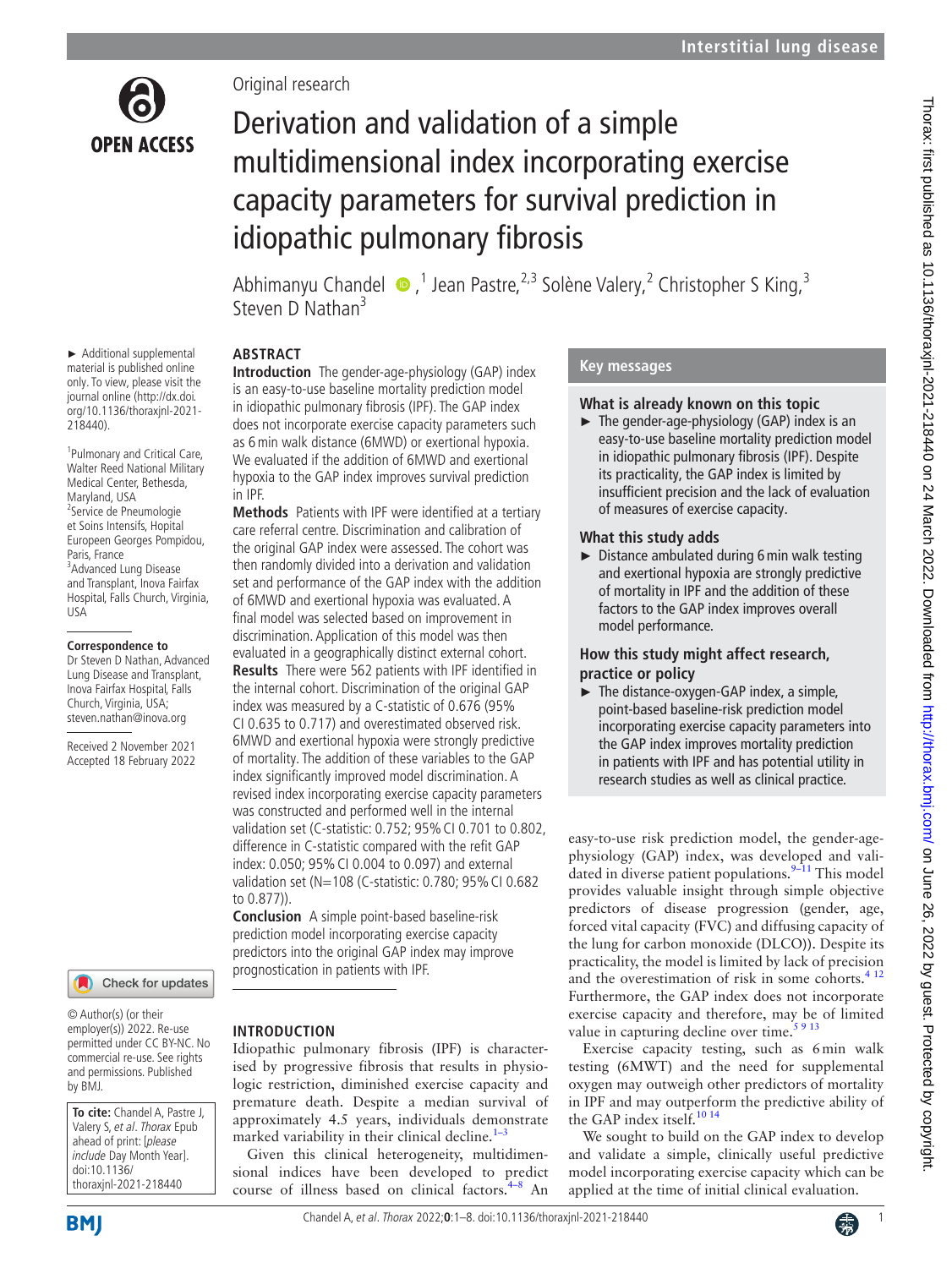#### **METHODS**

We reviewed records of all patients with IPF evaluated at the Inova Advanced Lung Disease Program, a tertiary referral centre, between 1 December 2007 and 15 March 2020 (derivation and internal validation set) and all patients with IPF evaluated at the Hôpital Européen Georges Pompidou (Paris, France) between 15 July 2005 and 21 January 2021 (external validation set). Patients were included if confidently diagnosed with IPF based on available international consensus criteria at the time of evaluation and had pulmonary function testing available within 6 months of their initial clinic visit.<sup>15-17</sup> The study was approved by the Institutional Review Boards (IRB# U20-03-3956 and CEPRO2021-029) at both institutions. Data were collected from the time of initial lung disease consultation and for up to 3years. Outcome variables were obtained from the electronic medical record, the clinic databases and the Social Security death index.

#### **Predictor variables**

Predictor variables, in addition to those included in the original GAP index, were prespecified based on clinical relevance and evidence demonstrating their association with poor prognosis in IPF.[10 14](#page-7-0) Predictors evaluated were exertional hypoxia and the 6min walk distance (6MWD). Categorical thresholds in the original GAP index were retained from the clinically meaningful categories defined in this prior model and a threshold for 6MWD of less than 250m was selected *a priori* as the cutpoint most likely to best discriminate survival. 6MWD threshold selection was based on prior research in large cohorts, which found this distance to be independently associated with a greater than twofold increased risk of 1-year mortality.<sup>[18 19](#page-7-2)</sup>

The 6MWD was included if performed within 6 months of the initial clinic evaluation. Exertional hypoxia was defined by either an active prescription for supplemental oxygen (for either previously documented severe resting or exertional hypoxemia related to IPF) or if desaturation (SpO2 <88%) was observed during the 6MWT performed on room air.<sup>20</sup> Both 6MWT and pulmonary function tests were performed according to standard criteria with patients on chronic supplemental oxygen administered oxygen at their prescribed rate during the  $6MWT<sup>21,22</sup>$  It is routine practice at both centres for all new consults to undergo pulmonary function testing and 6MWT during their initial consultation.

#### **Primary outcome**

The primary outcome was time from baseline (defined as the date of initial pulmonary function test at our institution) to death from any cause. Patients were right censored at the time of loss to follow-up, end of follow-up and at the time of lung transplantation.

#### **Statistical analysis**

Survival analysis was performed using the Kaplan-Meier method and the log-rank test to compare groups. The Cox proportional hazards model was used to calculate hazard ratios (HRs) with the 95% CI to analyse individual risk factor of interest and their relationship to all-cause mortality. The proportional hazard assumption was tested using Schoenfeld residuals and was found to be valid. Necessary sample size (N=246) for model development was calculated using the method described by Riley *et al* for time-to-event analysis and was based on follow-up of 2.4 years, C-statistic of 68.7 (original GAP index validation) and estimated event rate of 22.8 cases per 100 person years.<sup>5 23 24</sup> As all modelled variables were routinely collected at both study

sites, incomplete data were infrequent  $(<1%)$ , thus, missing data were handled via complete-case analysis.

We first evaluated the predictive performance of the original GAP index in the full study cohort using the previously vali-dated categorised model with point-score assignments.<sup>[5](#page-6-3)</sup> We subsequently randomly split the internal cohort in half into a derivation and validation set using a sorting of the data based on automatically generated uniformly distributed random numbers. While retaining the original categories, the GAP index was refit in the derivation cohort and a screening procedure (a 'basemodel' approach) was used to select a suitable model that optimised outcome prediction. Model discrimination with the GAP index plus additional predictors was compared with the refit GAP index primarily by the change in the Harrell's C-statistic in the validation cohorts in accordance with published methodology.[25](#page-7-5) The incremental improvement of the two new predictors was also evaluated by category-free net reclassification improvement (NRI) and integrated discrimination improvement (IDI) for events, non-events and in aggregate at 1year following initial pulmonary function testing. NRI measures whether risk increases in patients that ultimately died and likewise, if risk decreased in patients that ultimately survived. IDI is a similar metric, which incorporates the magnitude of risk change for each individual rather than simply the direction of change. $^{26}$  $^{26}$  $^{26}$ Bootstrap resampling with 500 repetitions was used to calculate 95% bias-corrected CIs. New categories in the final model were assigned a point value by rescaling by a multiplicative factor of 5 (linear transformation to allow for maintained weighting of the original model) and rounding to the nearest whole integer of the regression coefficients estimated in the Cox regression model. A staging system was developed by organising point scores into three groups (40% with the lowest estimated risk, 40% with intermediate risk and 20% with the highest risk) to approximate subsequent risk in a method analogous to the orig-inal GAP index.<sup>[5](#page-6-3)</sup> Calibration of the final model was examined overall over 3years of follow-up and by visual examination at multiple time points by comparing observed to predicted model values. The baseline cumulative hazard function was estimated from the internal derivation set and the relationship between observed to predicted model values was displayed graphically using calibration plots where the intercept of a well-calibrated model should not significantly differ from 0 and slope should not significantly differ from  $1<sup>2</sup>$ 

As lung transplantation in IPF may alter expected survival, right censor of patients at the time of lung transplantation may introduce bias in the results. To explore this further, a sensitivity analysis using Fine and Gray competing-risk regression was performed treating lung transplantation as a competing risk. Finally, to explore utility in patients receiving IPF therapy and to ensure applicability to patients treated most contemporaneously, the discrimination of the selected point-score model was assessed in patients in the internal validation set treated with antifibrotics for at least 6 months and in those diagnosed with IPF within the last 5 years. All analyses were performed using STATA V.14 (StataCorp LP; College Station, Texas).

#### **RESULTS**

#### **Internal cohort characteristics**

There were 611 patients diagnosed with IPF during the study period. Fourty-one patients were excluded given the inability to calculate a baseline GAP index and 8 patients were excluded for incomplete follow-up data. Totally, 562 patients qualified for analysis and were included in the final cohort.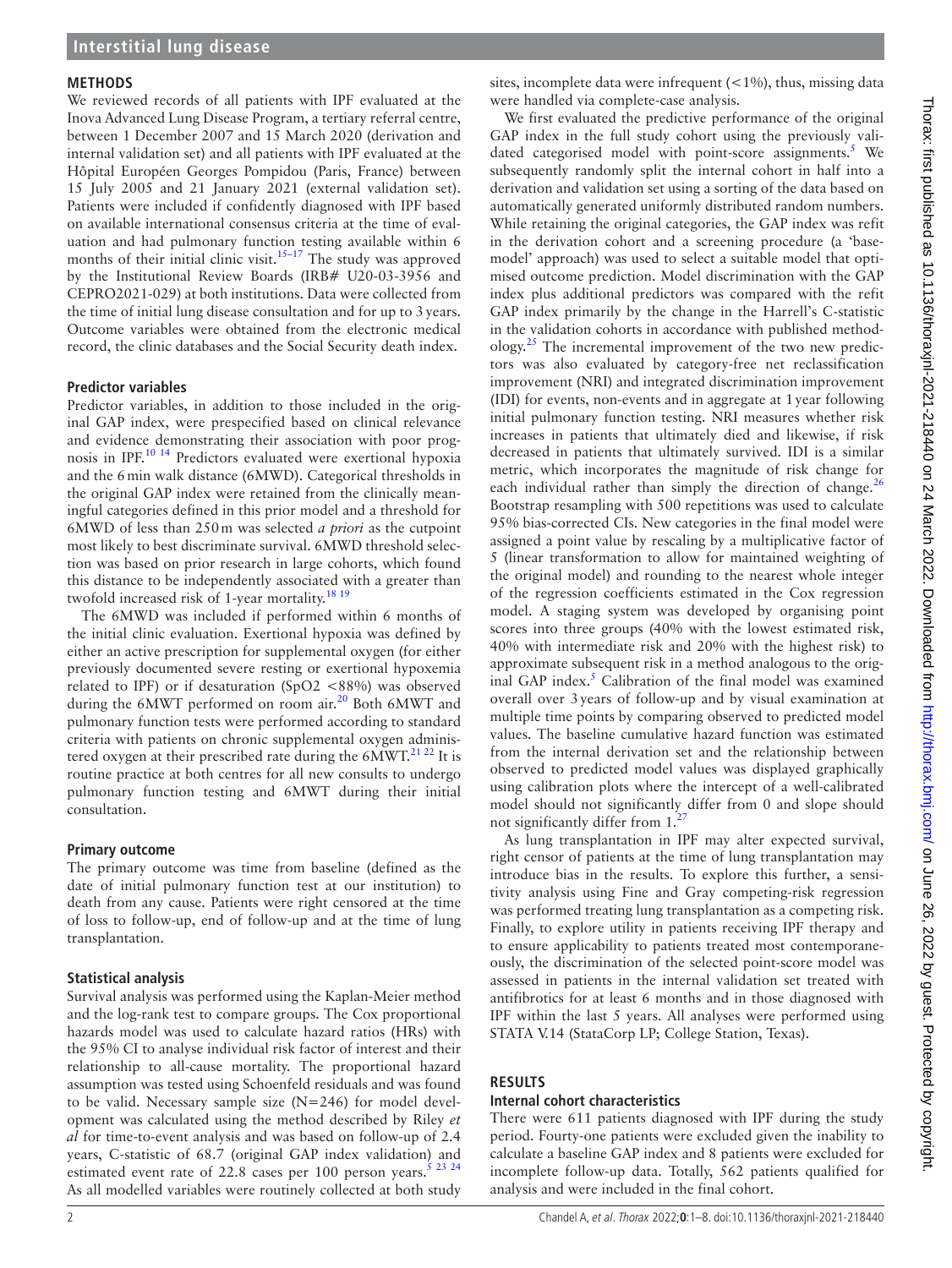<span id="page-2-0"></span>

| Table 1 | Baseline characteristics of all patients in the internal cohort |
|---------|-----------------------------------------------------------------|
|         | separated by randomly generated derivation and validation sets  |

|                                                        | <b>All patients</b> | <b>Derivation set</b> | <b>Validation set</b> |
|--------------------------------------------------------|---------------------|-----------------------|-----------------------|
|                                                        | $N = 562$           | $N = 281$             | $N = 281$             |
| Age (years)                                            | 72 (66, 77)         | 72 (66, 77)           | 71 (66, 76)           |
| Gender, women                                          | 129 (23.0)          | 80 (28.5)             | 49 (17.4)             |
| Race, non-white                                        | 126 (22.4)          | 67(23.8)              | 59 (21.0)             |
| Body mass index (kg/m <sup>2</sup> )                   | $29.0 + 6.3$        | $29.3 + 6.7$          | $28.7 + 5.8$          |
| Comorbid disease                                       |                     |                       |                       |
| Smoking status ever                                    | 368 (65.5)          | 179 (63.7)            | 189 (67.3)            |
| Diabetes mellitus                                      | 115(20.5)           | 58 (20.6)             | 57(20.3)              |
| Hypertension                                           | 264 (47.0)          | 121(43.1)             | 143 (50.9)            |
| Cardiovascular disease                                 | 178 (31.7)          | 88 (31.3)             | 90 (32.0)             |
| Severe OSA                                             | 128 (22.8)          | 73 (26.0)             | 55 (19.6)             |
| Lung cancer                                            | 10(1.8)             | 3(1.1)                | 7(2.5)                |
| Measures of IPF severity and management considerations |                     |                       |                       |
| FVC (%) predicted                                      | $65.6 \pm 19.1$     | $66.4 \pm 19.2$       | $64.8 \pm 18.9$       |
| FEV1/FVC (%)                                           | 83.0 (78.0, 87.0)   | 82.0 (77.0, 87.0)     | 83.0 (78.0, 86.0)     |
| DLCO (%) predicted                                     | $41.0 \pm 15.4$     | $41.4 \pm 15.4$       | $40.7 \pm 15.4$       |
| DLCO not performed                                     | 54 (9.6)            | 23(8.2)               | 31 (11.0)             |
| 6MWD (m)                                               | 366 (262, 445)      | 370 (257, 447)        | 357 (268, 442)        |
| Surgical lung biopsy                                   | 177 (31.5)          | 93 (33.1)             | 84 (29.9)             |
| Antifibrotic therapy*                                  | 330 (58.7)          | 156 (55.5)            | 174 (61.9)            |
| Pirfenidone                                            | 200 (35.6)          | 89 (31.7)             | 111 (39.5)            |
| Nintedanib                                             | 165 (29.4)          | 84 (29.9)             | 81 (28.8)             |
| <b>Exertional hypoxia</b>                              | 228 (40.6)          | 110 (39.1)            | 118 (42.0)            |
| Prescribed oxygen                                      | 133 (58.3)          | 67 (23.8)             | 66 (23.5)             |
| Observed desaturation+                                 | 95 (41.7)           | 45 (16.0)             | 50 (17.8)             |
| GAP stage‡                                             |                     |                       |                       |
| 1                                                      | 115 (20.5)          | 63 (22.4)             | 52 (18.5)             |
| $\overline{2}$                                         | 278 (49.5)          | 142 (50.5)            | 136 (48.4)            |
| 3                                                      | 169 (30.1)          | 76 (27.0)             | 93 (33.1)             |

Data presented as mean±SD, median (25th percentile, 75th percentile) or n (%). \*Antifibrotic therapy for at least 6 months (some patients transitioned between therapies).

†Observed desaturation during 6min walk test in the absence of a prior oxygen prescription.

‡GAP stage as classified by the original GAP index proposed and validated by Ley *et al.*[5](#page-6-3)

DLCO, diffusion capacity for carbon monoxide; FVC, forced vital capacity; GAP, gender-age-physiology; 6MWD, 6min walk test distance; OSA, obstructive sleep apneoa.

Demographics, baseline characteristics and relevant pulmonary metrics of the cohort are summarised in [table](#page-2-0) 1.

The median age of the cohort was 72 years (IQR: 66, 77) and 129 patients (23%) were women. Mean FVC% predicted and DLCO% predicted were  $65.6 \pm 19.1$  and  $41.0 \pm 15.4$ , respectively. Median 6MWD was 366m (IQR: 262, 445) and a total of 228 patients (40.6%) exhibited exertional hypoxia. Median follow-up was 1.7 years (0.01–3) during which 163 deaths and 55 lung transplantations occurred.

# **External cohort characteristics**

A total of 108 patients were diagnosed with IPF during the study period at the Hôpital Européen Georges Pompidou. All patients

# <span id="page-2-1"></span>**Table 2** Baseline characteristics of all patients in the external cohort

|                                                        | $N = 108$         |
|--------------------------------------------------------|-------------------|
| Age (years)                                            | 73 (68, 78)       |
| Gender, women                                          | 20 (18.5)         |
| Race, non-white                                        | 29 (26.9)         |
| Body mass index (kg/m <sup>2</sup> )                   | $26.1 \pm 3.2$    |
| Comorbid disease                                       |                   |
| Smoking status ever                                    | 76 (70.4)         |
| Diabetes mellitus                                      | 23(21.3)          |
| Hypertension                                           | 42 (38.9)         |
| Cardiovascular disease                                 | 44 (40.7)         |
| Severe OSA                                             | 17 (15.7)         |
| Lung cancer                                            | 4(3.7)            |
| Measures of IPF severity and management considerations |                   |
| FVC (%) predicted                                      | $81.0 \pm 19.5$   |
| FEV1/FVC $(%)$                                         | 83.0 (79.0, 86.0) |
| DLCO (%) predicted                                     | $47.4 \pm 15.7$   |
| DLCO not performed                                     | 3(2.8)            |
| 6MWD (m)                                               | 473 (430, 559)    |
| Surgical lung biopsy                                   | 21 (19.4)         |
| Antifibrotic therapy*                                  | 67(62.0)          |
| Pirfenidone                                            | 32 (29.6)         |
| Nintedanib                                             | 50(46.3)          |
| Exertional hypoxia                                     | 45 (42.1)         |
| Prescribed oxygen                                      | 36 (33.3)         |
| Observed desaturation+                                 | 9(8.3)            |
| GAP stage‡                                             |                   |
| 1                                                      | 43 (39.8)         |
| $\overline{2}$                                         | 49 (45.4)         |
| 3                                                      | 16 (14.8)         |

Data presented as mean±SD, median (25th percentile, 75th percentile) or n (%). Most patients in this cohort were classified by the GAP index as having stage I (39.8%) or stage II (45.4%) disease.

\*Antifibrotic therapy for at least 6 months (some patients transitioned between therapies).

†Observed desaturation during 6min walk test in the absence of a prior oxygen prescription.

‡GAP stage as classified by the original GAP index proposed and validated by Ley *et al.*[5](#page-6-3)

DLCO, diffusion capacity for carbon monoxide; FEV1, forced expiratory volume in the first second; FVC, forced vital capacity; GAP, gender-age-physiology; 6MWD, 6min walk distance.

were included in the final cohort and baseline characteristics are included in [table](#page-2-1) 2.

# **Original GAP index**

The original GAP index had a C-statistic of 0.676 (95% CI 0.635 to 0.717) when applied to our cohort. Calibration of the staging system of the original GAP index was evaluated by comparing previously published predicted mortality to that observed in our cohort.<sup>[5](#page-6-3)</sup> The GAP index consistently overestimated mortality. Overestimated mortality (and thus, poor model calibration) was especially problematic for those patients classified as having 'stage I' disease [\(table](#page-3-0) 3).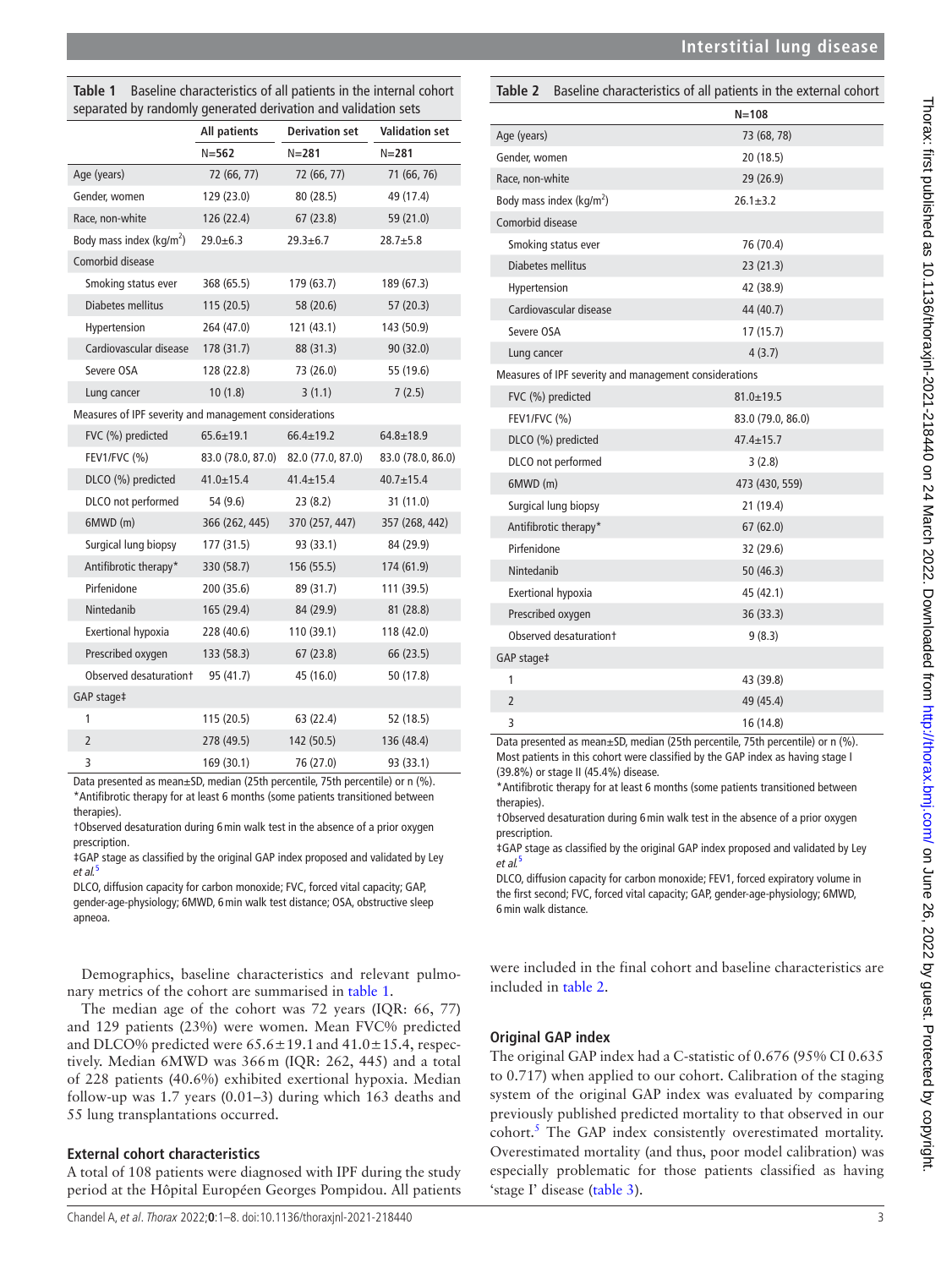<span id="page-3-0"></span>

| Table 3 Predicted versus observed mortality in the entire cohort |
|------------------------------------------------------------------|
| based on original GAP index                                      |

|                | ◡            |                                    |                                   |        |
|----------------|--------------|------------------------------------|-----------------------------------|--------|
| Year           | Patients (N) | <b>Predicted</b><br>mortality* (%) | <b>Observed</b><br>mortalityt (%) | Ratio‡ |
| Stage I§       |              |                                    |                                   |        |
| 1              | 96           | 5.6                                | 1.9                               | 0.34   |
| $\overline{2}$ | 68           | 10.9                               | 5.6                               | 0.51   |
| 3              | 50           | 16.3                               | 12.0                              | 0.74   |
| Stage II§      |              |                                    |                                   |        |
| 1              | 207          | 16.2                               | 12.8                              | 0.79   |
| $\overline{2}$ | 131          | 29.9                               | 25.9                              | 0.87   |
| 3              | 85           | 42.1                               | 37.5                              | 0.89   |
| Stage III§     |              |                                    |                                   |        |
| 1              | 94           | 39.2                               | 30.7                              | 0.78   |
| $\overline{2}$ | 55           | 62.1                               | 45.7                              | 0.74   |
| 3              | 30           | 76.8                               | 60.6                              | 0.79   |

\*Based on reported values by Ley *et al.*[5](#page-6-3)

†Based on Kaplan-Meier estimates of mortality in our cohort.

‡Ratio of observed to predicted mortality.

§Stages as defined by Ley *et al.*[5](#page-6-3)

GAP, gender-age-physiology.

#### **New predictors and mortality**

6MWD <250m and exertional hypoxia were associated with mortality in the entire cohort (HR 4.43, 95%CI 3.21 to 6.10 and HR 4.11, 95%CI 2.97 to 5.68, respectively) [\(figure](#page-3-1) 1). The original GAP index, 6MWD and exertional hypoxia were all associated with mortality in univariate analysis of the derivation cohort.

In multivariable analysis, all predictors remained independently associated with all-cause mortality. Inability to walk further than 250m and exertional hypoxia were associated with a greater than twofold and nearly threefold-independent increase in risk of mortality, respectively ([table](#page-4-0) 4).

#### **Additive value of new predictors**

The 'base-model' (the GAP index) and models containing the new predictors were fit in the derivation cohort and their predictive power was then measured in the internal validation cohort. The applied refit GAP index is included in [online supplemental](https://dx.doi.org/10.1136/thoraxjnl-2021-218440)  [table E1](https://dx.doi.org/10.1136/thoraxjnl-2021-218440). The discriminative value of 6MWD and exertional hypoxia when added to the original and refit base model are provided in [table](#page-5-0) 5.

Notably, the addition of 6MWD and exertional hypoxia together resulted in the largest improvement in discrimination (C-statistic 0.756; 95% CI 0.706 to 0.806, difference in C-statistic compared with the GAP index: 0.055; 95% CI 0.011 to 0.098). Furthermore, this model demonstrated significant risk reclassification improvement as reflected by the NRI (61.9%; 95% CI 26.9% to 102.9%) and IDI (0.074; 95% CI 0.032 to 0.143).

Given the large improvement in discrimination of the combined model, a simple point-score model was constructed based on regression coefficients in the derivation cohort ([table](#page-5-1) 6).

This distance-oxygen-GAP (DO-GAP) index was then tested in the internal validation cohort and demonstrated significantly improved discrimination over the original and refit GAP index. Finally, the DO-GAP index was applied to the external validation cohort and again demonstrated good outcome discrimination (C-statistic 0.780; 95%CI 0.682 to 0.877). Total DO-GAP



<span id="page-3-1"></span>**Figure 1** (A) Overall survival from time of pulmonary function testing based on distance ambulated during 6min walk test. (B) Overall survival from time of pulmonary function testing based on the presence or absence of exertional hypoxia. Shaded regions represent 95% CIs.

score points were then grouped into three stages ([table](#page-5-1) 6) and overall survival in the entire internal cohort based on DO-GAP stage is displayed in [figure](#page-5-2) 2. When applied to the internal validation set, the DO-GAP staging system resulted in a stage reclassification from their original GAP stage in 31% of patients ([online supplemental table E2\)](https://dx.doi.org/10.1136/thoraxjnl-2021-218440).

The calibration of the new score was evaluated in the validation cohorts by comparing observed mortality to the predicted mortality from the derivation cohort. Results of the intercept, slope and joint intercept and slope test were all non-significant, indicative of good overall model calibration in the internal and external validation sets. Though not statistically significant, some miscalibration (overestimation of observed risk) and wide CIs between predicted and observed mortality were evident at the highest predicted event probabilities in the external cohort [online supplemental figure E1.](https://dx.doi.org/10.1136/thoraxjnl-2021-218440)

A sensitivity analysis modelling mortality with lung transplantation as a competing risk of death was also performed. The original GAP index, 6MWD and exertional hypoxia all remained similarly associated with mortality in univariate and multivariable analysis compared with the original method using right censoring ([online supplemental table E3\)](https://dx.doi.org/10.1136/thoraxjnl-2021-218440) and no change to the overall proposed DO-GAP index resulted from this analysis. Furthermore, DO-GAP model performance remained consistent when lung transplantation was treated as a competing risk of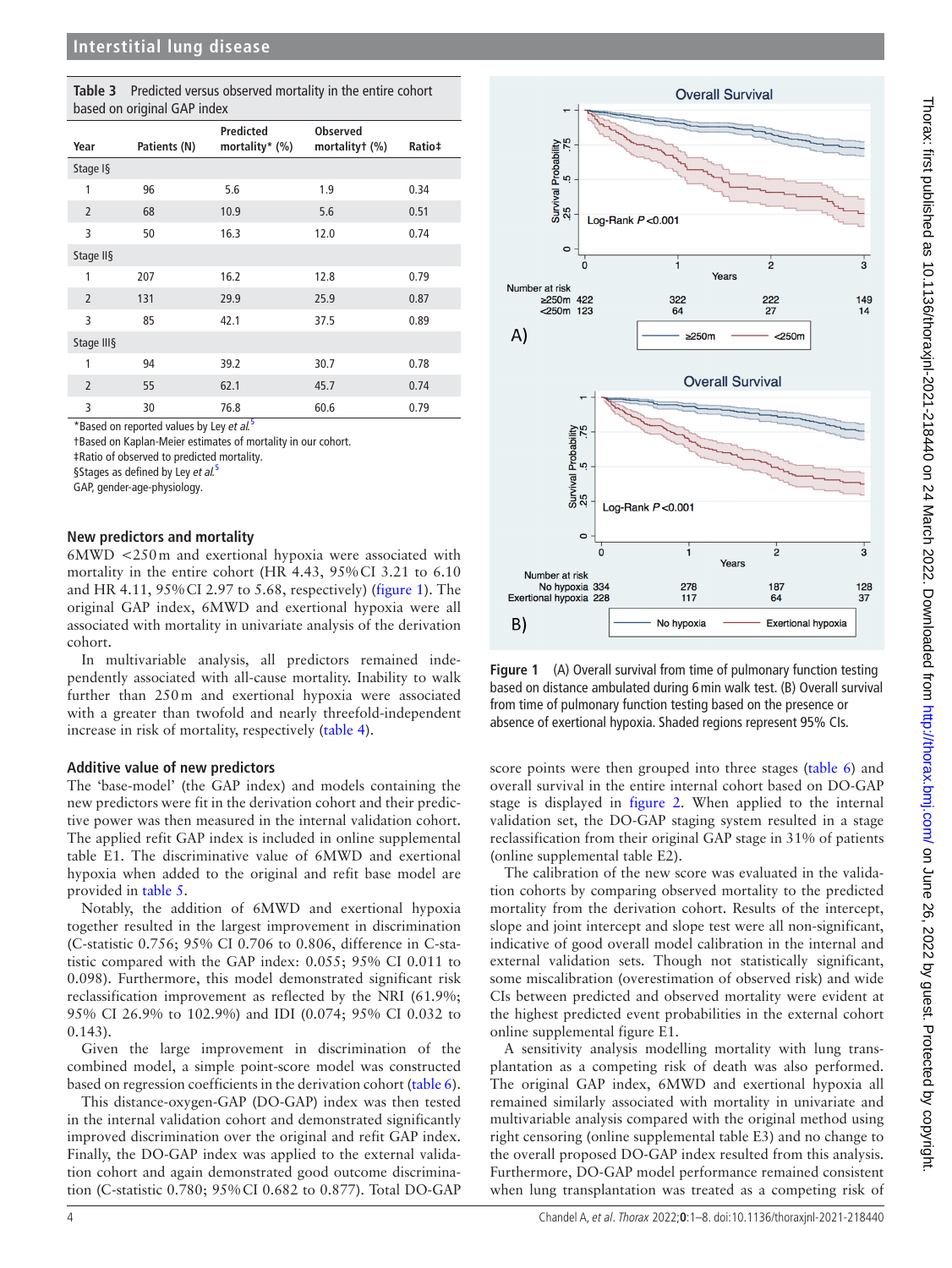| pullitionary ilbrosis |                       |         |                                |         |
|-----------------------|-----------------------|---------|--------------------------------|---------|
|                       | Univariate analysis   |         | Multivariable analysis         |         |
| Variables             | Hazard ratio (95% CI) | P value | Hazard ratio (95% CI)          | P value |
| <b>GAP</b> index      | 1.52 (1.31 to 1.76)   | < 0.001 | 1.23 $(1.03 \text{ to } 1.46)$ | 0.022   |
| Exertional hypoxia    | 4.41 (2.80 to 6.94)   | < 0.001 | 2.92 (1.70 to 4.99)            | < 0.001 |
| 6MWD<250m             | 4.72 (2.99 to 7.46)   | < 0.001 | 2.49 (1.49 to 4.16)            | < 0.001 |

<span id="page-4-0"></span>**Table 4** Univariate and multivariable analysis in the derivation set for association of predictors with mortality in patients with idiopathic pulmonary fibrosis

GAP, gender-age-physiology; 6MWD, 6 min walk test distance.

death in the internal validation set (C-statistic 0.746; 95%CI 0.697 to 0.796, difference in C-statistic compared with the GAP index: 0.068; 95%CI 0.018 to 0.119) and external validation cohort (C-statistic 0.768; 95%CI 0.664 to 0.873). Calibration, too, remained good overall and visually indistinguishable to that of the right censored model (data not shown to avoid redundancy). Model performance was also evaluated in the subgroup of patients in the internal cohort that received antifibrotic therapy [\(online supplemental figure E2](https://dx.doi.org/10.1136/thoraxjnl-2021-218440)) and patients diagnosed with IPF within 5 years prior to conclusion of the study. Both the original GAP index and the DO-GAP index performed consistently compared with discrimination in the entire cohort. Difference in discrimination between the DO-GAP index and the GAP index for patients in the internal validation cohort on antifibrotics ( $N=174$ ) and those evaluated most recently ( $N=141$ ) both favoured the DO-GAP index, however, these differences were not statistically significant [\(online supplemental tables E4](https://dx.doi.org/10.1136/thoraxjnl-2021-218440)  [and E5\)](https://dx.doi.org/10.1136/thoraxjnl-2021-218440). The DO-GAP index again demonstrated significant risk reclassification improvement compared with the GAP index in both subgroups.

### **DISCUSSION**

We assessed the performance of the GAP index in a contemporary cohort of patients treated for IPF. The GAP index provided slightly lower discrimination compared with the original cohort in which it was validated.<sup>[5](#page-6-3)</sup> Furthermore, the index was not well calibrated and overestimated mortality, especially in mild and moderate disease. Notably, reduced 6MWD and exertional hypoxia were factors strongly predictive of overall mortality. The addition of these variables to the GAP index significantly improved model discrimination. Finally, we generated, internally, and externally validated an extension of the original GAP index, termed the DO-GAP index, incorporating 6MWD and exertional hypoxia into a simple point-score model. Our new index demonstrated improved discrimination in the internal validation cohort compared with the original and refitted GAP index as well as satisfactory calibration. In addition, it maintained utility in discriminating outcomes when applied to patients with a recent diagnosis of IPF, those treated with antifibrotic therapy and patients with IPF from a geographically distinct external cohort.

IPF is a progressive disease with a prognosis worse than many types of cancer and associated debility that threatens patient independence and quality of life. $^{28}$  The time of diagnosis has been described as a valuable 'touchpoint', a point of patient vulnera-bility heralding a period of inevitable lifestyle transition.<sup>[29](#page-7-9)</sup> The knowledge provided at this encounter, including precise information regarding prognosis, is important in providing usable information to patients and clinicians to plan for future events including the possible need for supplemental oxygen, lung transplantation, consultation of palliative care and ultimate demise.

A number of existing models provide prognostic insight regarding survival in IPF.<sup>4-8</sup> Of these models, several has been constructed, which incorporate longitudinal data (factors collected over multiple visits) to predict long-term outcomes.<sup>418</sup> Though this approach is expected to produce accurate long-term prediction of outcome, it is limited by the need for repeated testing. A subset of these existing models incorporates baseline factors in order to predict prognosis through immediately available objective data.<sup>5 6</sup> This approach has the advantage of ease of implementation in clinical practice and allows for sharing of valuable prognostic information to patients during the initial 'touchpoint'. However, of the available baseline models, the most used, the GAP index, has shortcomings that make its application in clinical practice challenging. Since the development of the original GAP index in 2011, a number of changes in the care of patients with IPF have occurred. First, a large percentage of patients in the original cohort were treated with prednisone, azathioprine and *N*-acetylcysteine, which current clinical prac-tice guidelines no longer recommend.<sup>[30](#page-7-10)</sup> Second, two antifibrotic medications, pirfenidone and nintedanib have emerged as effective therapies for IPF associated with a reduction in the decline of lung function, reduced risk of acute deterioration and possible improved life expectancy. $31$  Finally, mortality in IPF appears to be decreasing.<sup>32</sup> These changes in management and prognosis may explain the observation that the GAP index overestimates mortality in more contemporary cohorts.<sup>[4](#page-6-1)</sup> Furthermore, though easy to use, the GAP index may not be predictive of pulmonary function decline over time and may be outperformed as a means of mortality prediction by measures of exercise capacity such as the  $6MWD$  or the need for supplemental oxygen.<sup> $1433$ </sup>

The 6MWD is a reliable and reproducible measure of disease status in IPF and can be performed by nearly all patients, even in the presence of severe functional limitations.[19 22 34](#page-7-14) The test assesses overall functional ability and captures the convergence of multiple influences on exercise capacity including respiratory, cardiovascular, rheumatologic and neurologic contributions.<sup>3</sup> Most notably, cardiovascular disease, which is more prevalent in patients with IPF, can directly impact mortality.<sup>[36](#page-7-16)</sup> This may be one reason that the addition of the 6MWD to the original GAP score improves its prognostication for all-cause mortality. Furthermore, 6MWD may impart additional prognostic value compared with spirometry data in patients with comorbid obstructive lung disease by identifying impairment that might otherwise be missed by spurious preservation of the FVC.<sup>[37](#page-7-17)</sup> Additionally, the 6MWD captures functional impairment imposed by complicating pulmonary hypertension.<sup>38</sup> Other investigators have found that the 6MWD added significant prognostic value to an existing longitudinal model for IPF, and this model was also updated to include this factor.<sup>[18](#page-7-2)</sup> Likewise, exertional hypoxia is an objective measure of disease severity that has been associated with mortality in patients with IPF.<sup>10 39–41</sup> We demonstrated that the incorporation of these two measures of exercise capacity into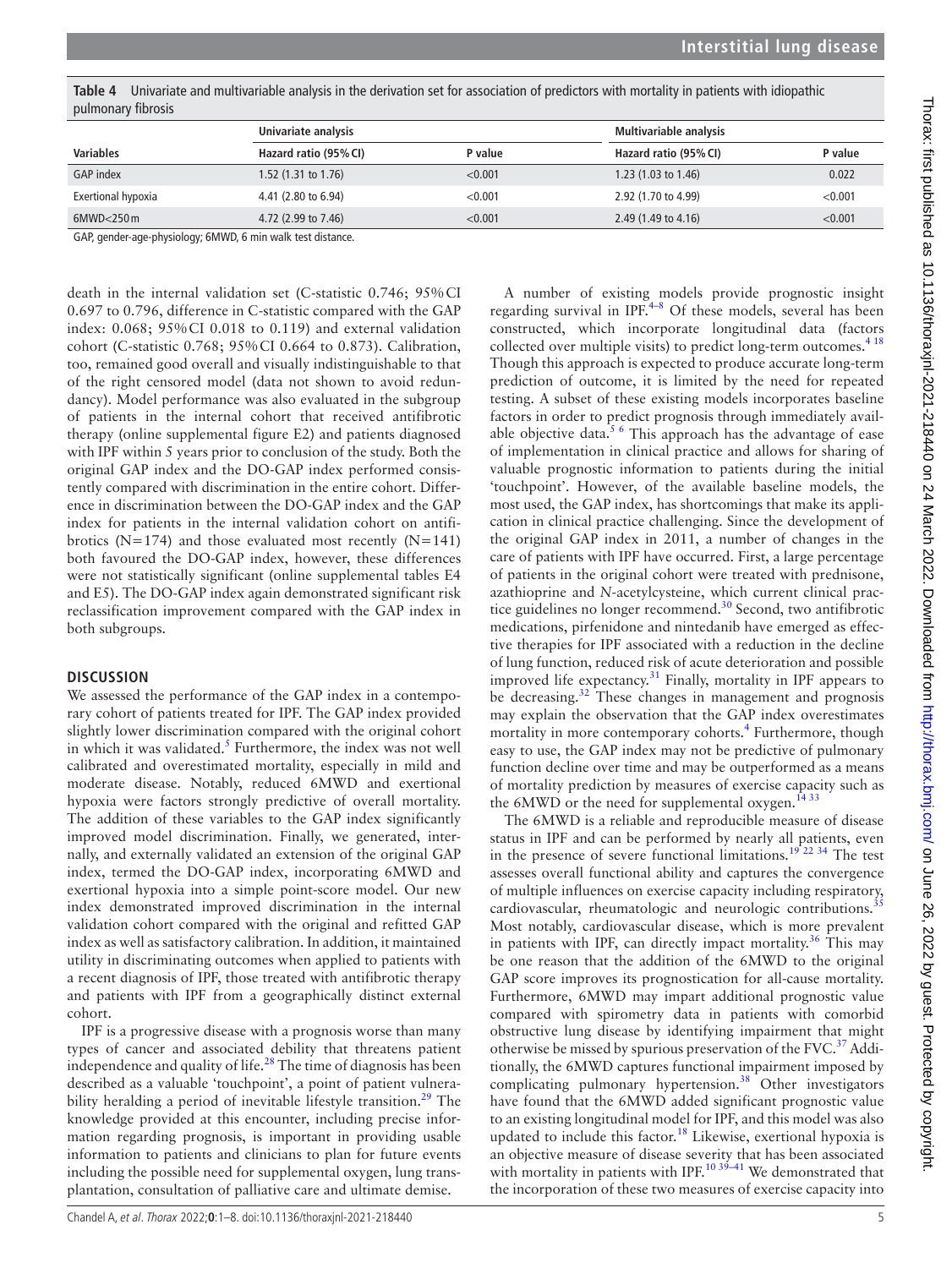|                                         |                                                                                      | Table 5 Additive predictive value of proposed variables compared with the refit GAP index                |         |                           |                                                                                                                                                                                                                       |                                                                |                        |
|-----------------------------------------|--------------------------------------------------------------------------------------|----------------------------------------------------------------------------------------------------------|---------|---------------------------|-----------------------------------------------------------------------------------------------------------------------------------------------------------------------------------------------------------------------|----------------------------------------------------------------|------------------------|
|                                         |                                                                                      | Difference in C-statistic compared with GAP*                                                             |         |                           |                                                                                                                                                                                                                       |                                                                |                        |
| Model                                   | $C$ -statistic (95% $Cl$ )                                                           | $(95%$ Cl)                                                                                               | P value | NRI (%) (95% CI)*         | $\mathsf{IDI}_\mathsf{event}$ (95% $\mathsf{Cl}$ )*                                                                                                                                                                   | $\mathsf{IDI}_\mathsf{non\text{-}event}$ (95% $\mathsf{CI})^*$ | $\equiv$               |
| Original GAP index                      | $0.683$ $(0.624$ to $0.742)$                                                         | $-0.018$ ( $-0.046$ to $0.034$ )                                                                         | 0.208   | $-4.0$ ( $-35.1$ to 34.4) | $-0.003$ $(-0.005$ to 0.012)                                                                                                                                                                                          | $-0.001(-0.001$ to 0.003)                                      | $-0.004(-0.005-0.015)$ |
| Refit GAP index                         | 0.701 (0.646 to 0.756)                                                               |                                                                                                          |         |                           |                                                                                                                                                                                                                       |                                                                |                        |
| GAP +6MWD+1                             | 0.738 (0.686 to 0.789)                                                               | 0.037 (0.003 to 0.070)                                                                                   | 0.031   | 46.6 (15.0 to 75.4)       | 0.034(0.005 to 0.083)                                                                                                                                                                                                 | 0.007(0.002 to 0.017)                                          | $0.041(0.006 - 0.101)$ |
| $GAP + EH$                              | 0.742 (0.691 to 0.793)                                                               | 0.041 (0.004 to 0.078)                                                                                   | 0.031   | 88.5 (51.8 to 108.3)      | 0.045(0.013 to 0.084)                                                                                                                                                                                                 | 0.009(0.003 to 0.018)                                          | $0.055(0.016 - 0.100)$ |
| GAP +6 MWD+++EH                         | 0.756 (0.706 to 0.806)                                                               | 0.055 (0.011 to 0.098)                                                                                   | 0.014   | 61.9(26.9 to 102.9)       | $0.062$ (0.026 to 0.119)                                                                                                                                                                                              | 0.012(0.005 to 0.025)                                          | $0.074(0.032 - 0.143)$ |
| DO-GAP index##                          | 0.752 (0.701 to 0.802)                                                               | 0.050(0.004 to 0.097)                                                                                    | 0.035   | 46.1 (19.6 to 66.2)       | 0.055(0.022 to 0.101)                                                                                                                                                                                                 | 0.011(0.004 to 0.022)                                          | $0.066(0.026 - 0.122)$ |
| +6MWD included as categorical variable. | #Model based on point-score index (see study design and methods for further detail). | * Improvement comparisons made to the GAP index after refitting original GAP index to the derivation set |         |                           | DO-GAP, distance-oxygen-gender-age-physiology; EH, exertional hypoxia; GAP, gender-age-physiology; IDI, incremental discrimination improvement; 6MWD, 6 min walk test distance; NRI, net reclassification improvement |                                                                |                        |

<span id="page-5-1"></span>

| Table 6                                                                       | Proposed DO-GAP index and staging system |                |           |  |
|-------------------------------------------------------------------------------|------------------------------------------|----------------|-----------|--|
| <b>Predictor</b>                                                              | Category                                 | <b>Points</b>  |           |  |
| <b>Distance</b>                                                               | <b>6MWT</b> distance                     |                |           |  |
|                                                                               | $\geq$ 250 metres                        | $\mathbf{0}$   |           |  |
|                                                                               | <250 metres                              | 5              |           |  |
| Oxygen                                                                        | No hypoxia                               | $\mathbf{0}$   |           |  |
|                                                                               | Exertional hypoxia                       | 5              |           |  |
| Gender                                                                        | Female                                   | $\mathbf{0}$   |           |  |
|                                                                               | Male                                     | $\mathbf{1}$   |           |  |
| Age (years)                                                                   | $\leq 60$                                | $\mathbf 0$    |           |  |
|                                                                               | $61 - 65$                                | 1              |           |  |
|                                                                               | >65                                      | $\overline{2}$ |           |  |
| Physiology                                                                    | FVC, % predicted                         |                |           |  |
|                                                                               | >75                                      | $\mathbf{0}$   |           |  |
|                                                                               | $50 - 75$                                | 1              |           |  |
|                                                                               | < 50                                     | $\overline{2}$ |           |  |
|                                                                               | DLCO, % predicted                        |                |           |  |
|                                                                               | $>55$                                    | $\mathbf{0}$   |           |  |
|                                                                               | $36 - 55$                                | 1              |           |  |
|                                                                               | $\leq$ 35                                | $\overline{2}$ |           |  |
|                                                                               | Cannot perform                           | $\overline{3}$ |           |  |
| Total possible points                                                         |                                          | 18             |           |  |
| Points                                                                        | $0 - 4$                                  | $5 - 10$       | $11 - 18$ |  |
| Stage                                                                         | ı                                        | Ш              | Ш         |  |
| DLCO, diffusion capacity for carbon monoxide; DO-GAP, distance-oxygen-gender- |                                          |                |           |  |

age-physiology; FVC, forced vital capacity; 6MWT, 6 min walk test distance.



<span id="page-5-2"></span>**Figure 2** Kaplan-Meier survival curves from time of initial pulmonary function testing based on idiopathic pulmonary fibrosis stage as defined by the proposed distance-oxygen-gender-age-physiology (DO-GAP) index. Table beneath figure includes the estimated observed overall mortality (%) by DO-GAP stage in the entire internal cohort.

<span id="page-5-0"></span>the original GAP index significantly improved the predictive value of the model. The relative improvement in C-statistic of the DO-GAP index compared with the original and refitted GAP index of 0.068 and 0.050, respectively, observed in the internal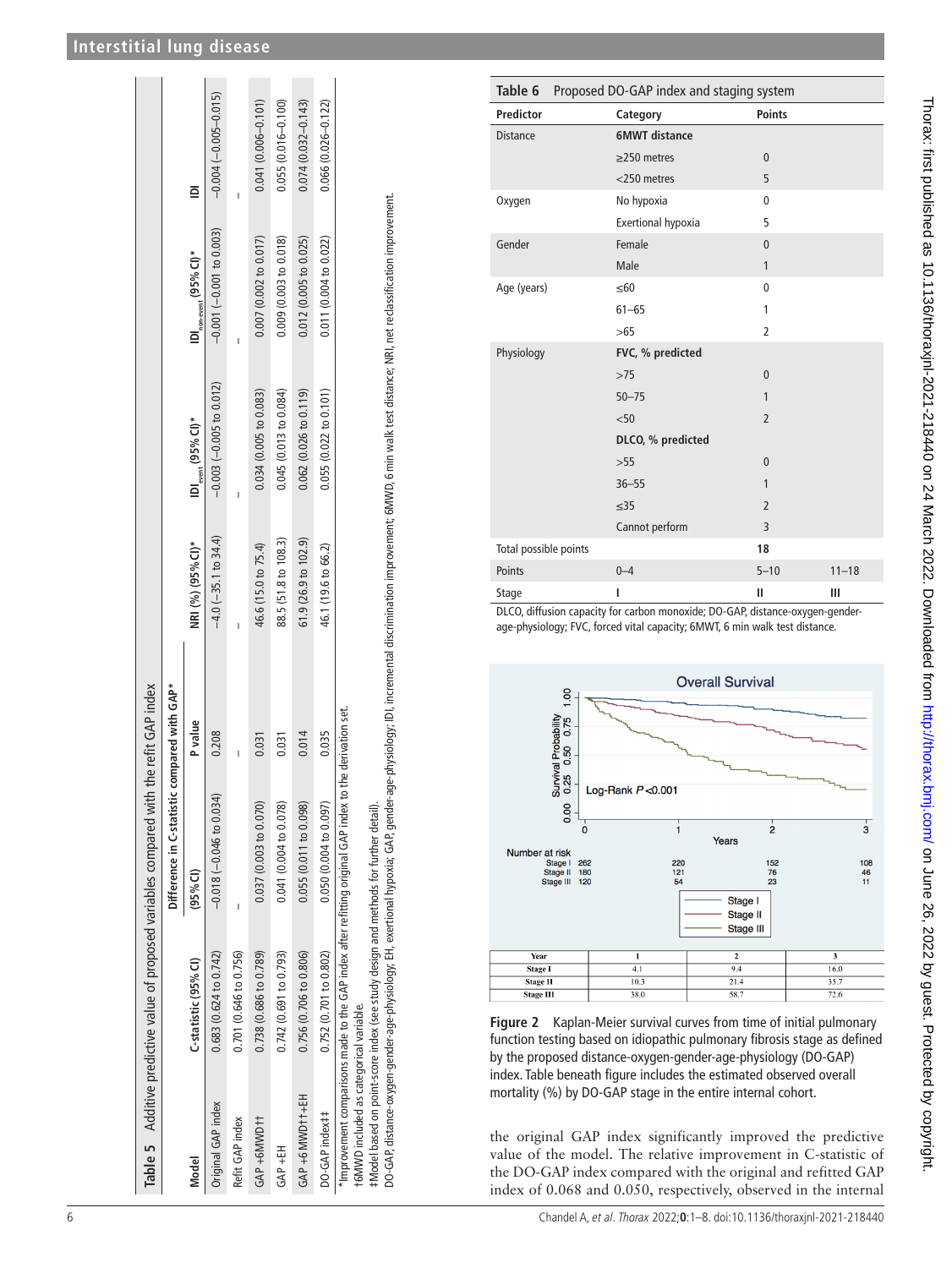validation set is consistent with a large overall improvement in model discrimination.<sup>[42](#page-7-19)</sup>

Our study has a few limitations. The new scoring system was developed through retrospective evaluation of records from a single tertiary care centre with the possibility of referral bias. Although our centre has an advanced lung disease programme and also houses a lung transplant programme, we evaluate patients with IPF across a wide range of disease severity. Indeed, the mean FVC of the cohort (65.6%) is not too different from that reported in phase 3 IPF clinical trials that generally included patients with mild to moderate disease.<sup>[43](#page-7-20)</sup> In addition, model performance was consistent when applied to an external, geographically distinct cohort from a hospital without an advanced lung disease service.

Several testing limitations are also important to recognise. First, during the study time period, reference values for pulmonary function testing were introduced and updated. These updated reference equations have generally been found to produce concordant results, however, differences in per centpredicted lung function based on extreme height or age or under-represented ethnicity could not be accounted for in our results.<sup>[44](#page-7-21)</sup> The performance of a DLCO manoeuvre was protocolised for all patients at their initial visit. If DLCO was unavailable, then this was assumed related to their respiratory limitation; however, in a very small minority of cases, this absence may have been due to other factors. Furthermore, both centres involved in this study are located at sea level and exertional hypoxia may be identified earlier in the disease course at sites at higher elevations. It is important to note that our model includes 'exertional hypoxia' rather than supplemental oxygen use, since we were unable to account for compliance with this. Both of these caveats may have introduced bias in the inclusion of exertional hypoxia in our risk prediction model. Furthermore, we evaluated combinations of predictors using the GAP index as a 'base-model'. The model in its current form requires that all components of the risk score be available to accurately assess risk. Other potentially useful predictors including radiographic abnormalities and serum biomarkers were not evaluated. This approach was chosen to maximise simplicity, practicality, reproducibility and statistical power and is similar to that of other investigators who have sought to improve on original models in IPF.<sup>[4 18](#page-6-1)</sup> We chose not to alter the categorical thresholds in the original GAP index and it is possible that modifying one or more of the GAP index predictors could have improved its final performance in our more contemporary IPF cohort. Likewise, in their original work, Ley *et al* reported a 'GAP calculator' which provided risk estimation based on a fully specified continuous model.<sup>5</sup> It is likely that such a continuous model would provide more precise risk estimation compared with a point-score index. However, as our goal was to derive a model suited for implementation in clinical practice, we chose not to explore this further. Finally, while necessary sample size for model development was achieved, the external cohort and subgroup sample sizes were small. Specifically, though the proportion of women in our sample likely reflects the epidemiology of IPF, the overall number of women, the prevalence of lung cancer and the proportion of patients administered antifibrotics were low, which may limit generalisability of our results. Furthermore, though the prediction model was well calibrated overall, a visual trend towards miscalibration with lower observed events and wide CIs at the highest predicted event probabilities were appreciated in the external cohort. This likely reflects the small number of high-risk patients in this subset of the external validation cohort. Thus, despite validation in a randomly derived internal subset of patients as

well as an external cohort, our DO-GAP index should be further evaluated in other larger cohorts of patients with IPF. Although the DO-GAP index performed better than the original GAP index in patients on antifibrotics and in the more recent era, this improvement in discrimination was not statistically significant, which likely reflects the smaller size of these subgroups.

# **CONCLUSION**

In summary, we assessed the utility of the GAP index in a modern real-world cohort of patients with IPF. We found that the original index was not well calibrated to predict outcomes observed in our cohort. 6MWD and exertional hypoxia were significant prognostic factors strongly associated with overall survival. These prognostic factors were then combined into a new model, the DO-GAP index, which demonstrated improved outcome discrimination and calibration compared with the original GAP index.

**Contributors** AC and SDN take full responsibility for the content of this paper and act as guarantors for the data. AC, JP, CSK, and SDN conceived the study design. JP and SV were responsible for data acquisition. AC performed the data analysis. All authors contributed to the interpretation of the findings, critically revised the paper for intellectual content, and approved the final version of the manuscript.

**Funding** The authors have not declared a specific grant for this research from any funding agency in the public, commercial or not-for-profit sectors.

**Competing interests** SDN is a consultant and is on the speakers bureau for Boehringer-Ingelheim, Roche and United Therapeutics. The other authors have no conflicts of interest or disclosures pertinent to this manuscript.

**Patient consent for publication** Not applicable.

**Ethics approval** This study involves human participants and was approved by the Institutional Review Boards (IRB Numbers U20-03-3956 and CEPRO2021-029) at Inova Fairfax Hospital and Hôpital Européen Georges Pompidou. The requirement for informed consent was waived by the Institutional Review Board at both institutions in part due to the retrospective study design and low risk for patient identification during performance of this research.

**Provenance and peer review** Not commissioned; externally peer reviewed.

**Data availability statement** Data are available upon reasonable request.

**Open access** This is an open access article distributed in accordance with the Creative Commons Attribution Non Commercial (CC BY-NC 4.0) license, which permits others to distribute, remix, adapt, build upon this work non-commercially, and license their derivative works on different terms, provided the original work is properly cited, appropriate credit is given, any changes made indicated, and the use is non-commercial. See: [http://creativecommons.org/licenses/by-nc/4.0/.](http://creativecommons.org/licenses/by-nc/4.0/)

#### **ORCID iD**

Abhimanyu Chandel<http://orcid.org/0000-0003-4879-1983>

#### **REFERENCES**

- <span id="page-6-0"></span>1 Khor YH, Ng Y, Barnes H, et al. Prognosis of idiopathic pulmonary fibrosis without anti-fibrotic therapy: a systematic review. [Eur Respir Rev](http://dx.doi.org/10.1183/16000617.0158-2019) 2020;29:190158.
- 2 Kaunisto J, Salomaa E-R, Hodgson U, et al. Demographics and survival of patients with idiopathic pulmonary fibrosis in the FinnishIPF registry. [ERJ Open Res](http://dx.doi.org/10.1183/23120541.00170-2018) 2019;5:00170-2018.
- 3 Tran T, Šterclová M, Mogulkoc N, et al. The European MultiPartner IPF registry (Empire): validating long-term prognostic factors in idiopathic pulmonary fibrosis. [Respir Res](http://dx.doi.org/10.1186/s12931-019-1271-z) 2020;21:11.
- <span id="page-6-1"></span>4 Ley B, Bradford WZ, Weycker D, et al. Unified baseline and longitudinal mortality prediction in idiopathic pulmonary fibrosis. [Eur Respir J](http://dx.doi.org/10.1183/09031936.00146314) 2015;45:1374-81.
- <span id="page-6-3"></span>5 Ley B, Ryerson CJ, Vittinghoff E, et al. A multidimensional index and staging system for idiopathic pulmonary fibrosis. [Ann Intern Med](http://dx.doi.org/10.7326/0003-4819-156-10-201205150-00004) 2012;156:684-91.
- 6 Wells AU, Desai SR, Rubens MB, et al. Idiopathic pulmonary fibrosis: a composite physiologic index derived from disease extent observed by computed tomography. Am [J Respir Crit Care Med](http://dx.doi.org/10.1164/rccm.2111053) 2003;167:962-9.
- 7 du Bois RM, Weycker D, Albera C, et al. Ascertainment of individual risk of mortality for patients with idiopathic pulmonary fibrosis. [Am J Respir Crit Care Med](http://dx.doi.org/10.1164/rccm.201011-1790OC) 2011;184:459–66.
- 8 Mura M, Porretta MA, Bargagli E, et al. Predicting survival in newly diagnosed idiopathic pulmonary fibrosis: a 3-year prospective study. [Eur Respir J](http://dx.doi.org/10.1183/09031936.00106011) 2012;40:101-9
- <span id="page-6-2"></span>9 Lee SH, Park JS, Kim SY, et al. Comparison of CPI and GAP models in patients with idiopathic pulmonary fibrosis: a nationwide cohort study. [Sci Rep](http://dx.doi.org/10.1038/s41598-018-23073-3) 2018;8:4784.